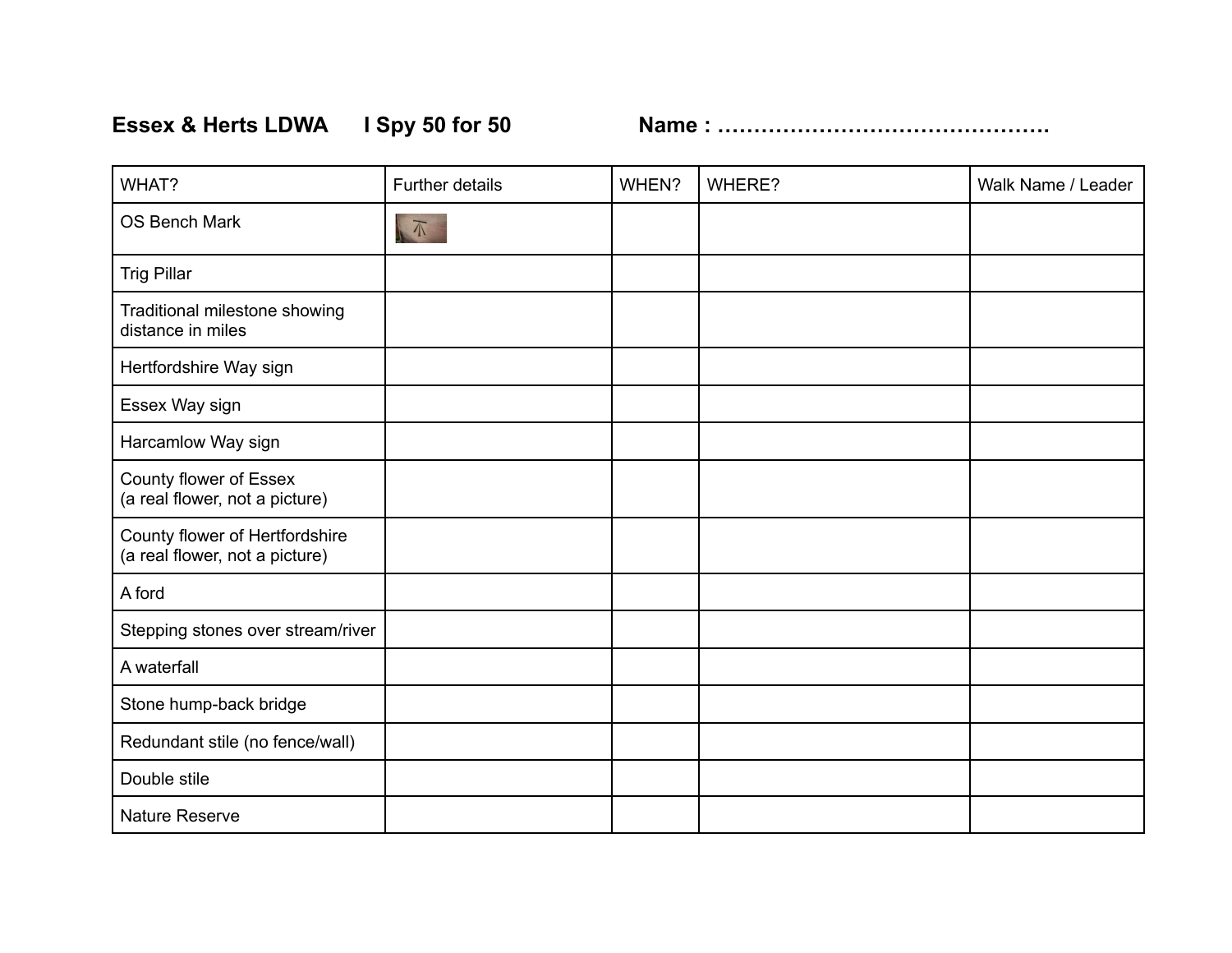| Vineyard                                                 |  |  |
|----------------------------------------------------------|--|--|
| A 'working' allotment<br>(ie in good condition)          |  |  |
| Railway Level Crossing (for<br>vehicles or pedestrians)  |  |  |
| A windmill with sails                                    |  |  |
| Church/ castle ruins                                     |  |  |
| A church open to the public<br>(outside of service time) |  |  |
| A Hertfordshire Spire                                    |  |  |
| National Trust building/property                         |  |  |
| Other Historical building/ site                          |  |  |
| Blue plaque on building                                  |  |  |
| Pub sign of king or queen                                |  |  |
| Remembrance 'soldier' or bench<br>with poppy             |  |  |
| Wooden carving/statue                                    |  |  |
| A cricket match in progress                              |  |  |
| People playing golf                                      |  |  |
| A bee hive                                               |  |  |